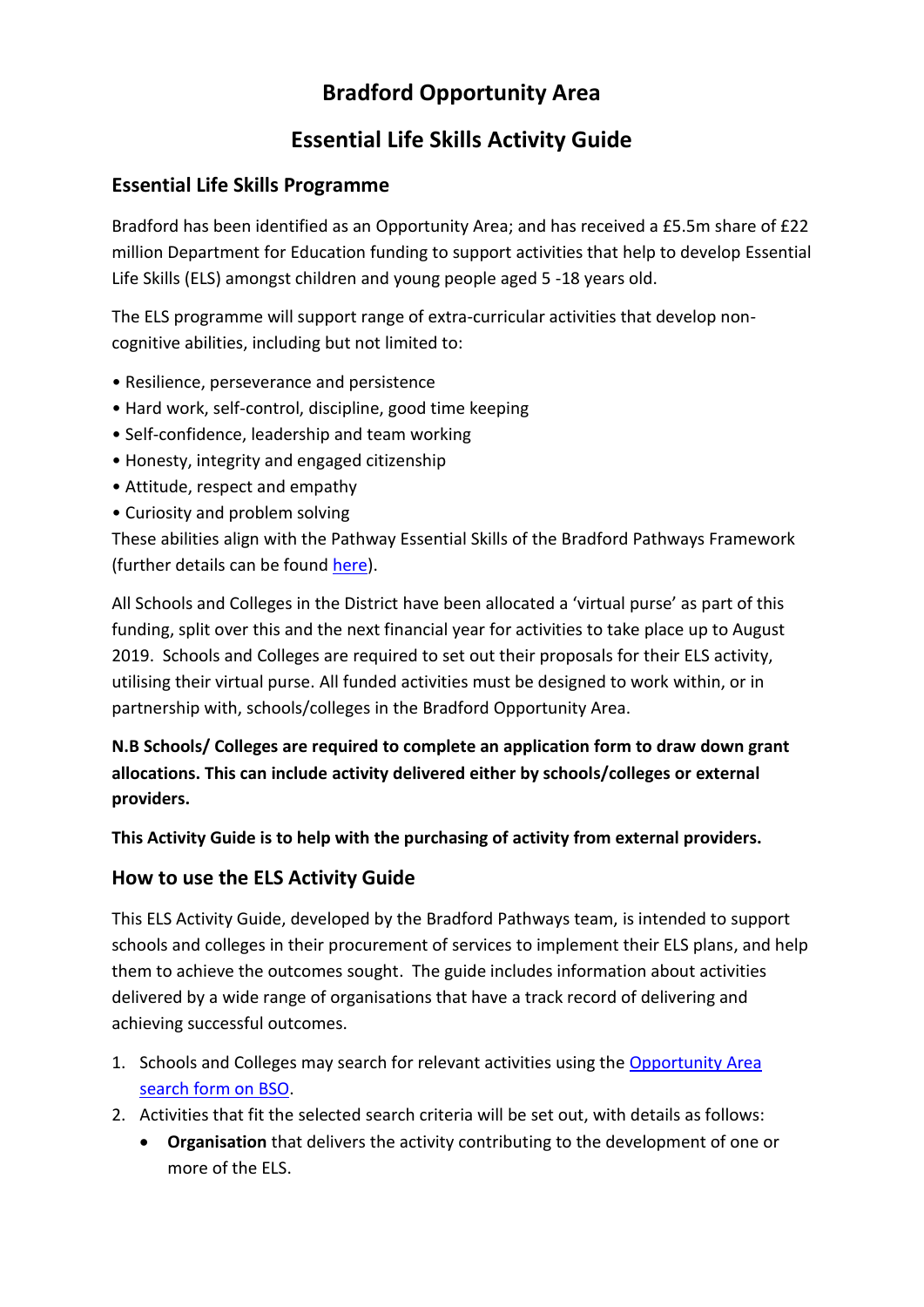- **Activity –** a brief description is provided to enable schools to short-list potential providers.
- **Target Groups supported –** by Key Stage (i.e. 1,2,3,4 and post 16) and SEN and PRU delivery
- **Essential Life Skills Supported –** per individual activity
- **Outcomes from Support -** per individual activity
- **Costs for Provision –** providers have set out guideline costs. Detailed costings must be obtained from the provider directly.
- 3. Schools and Colleges should click on the relevant logo for activities that are of interest. Additional information and contact details about the individual providers will be uploaded.
- 4. Schools and Colleges should make direct contact with providers that can deliver relevant activities of interest, to negotiate details and organise delivery. Once agreed in principle, activity details and provider details can then be written into the application form. *Note: Whilst some vetting has taken place, Schools and Colleges will need to undertake their own due diligence to ensure that providers they seek to work with comply with health & safety, safeguarding etc requirements.*
- 5. Delivery should start by  $1<sup>st</sup>$  April 2018 as far as practicable. If there is a delay to this, then this should be stated in the application form.

### **Collaborative working with other Schools/Colleges**

This is a guide to help you choose providers to support your enrichment provision around essential life skills, however:

We would encourage collaboration between schools and colleges across geographies and existing partnerships to bring greater economies of scale in purchasing and delivery.

and

If we find common themes around Essential Life Skills transpiring, we will support delivery of these by looking to commission activity on behalf of your school/college. There are many benefits to this approach including; collaborative delivery, greater economies of scale, supporting place-based working, strengthens partnerships and reduces schools/colleges administration processes.

If you have any queries about any of the above, please contact OpportunityAreas.BRADFORD@education.gov.uk